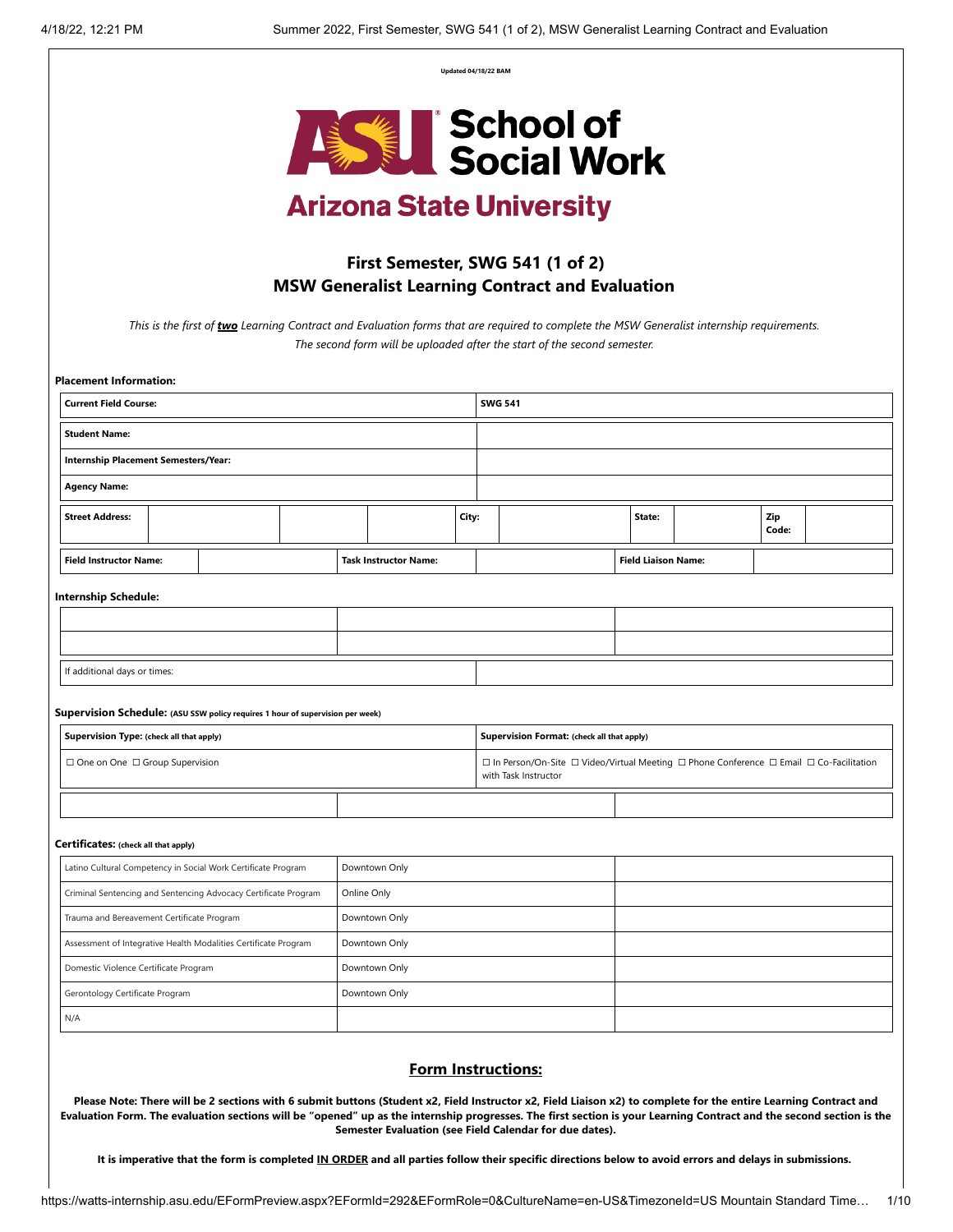#### **Learning Contract Instructions:**

**Student Intern:** At the beginning of each semester of the field placement internship, the student intern, with assistance from the Field Instructor, reviews, and drafts the form. Field Instructors will use the learning activities to evaluate the student intern's mastery of each learning core competency at the end of each semester.

| For each competency, the student must add one STUDENT CREATED ADDITIONAL ACTIVITY that will measure skill<br>attainment in that area. These activities should be specific to the agency, align with student intern goals, and provide a<br>clear picture of the work being completed. Activity must also include how it will be measured. [SMART Goals] | Please note: if the activity is completed in the first semester, plan to create a new activity in<br>the second semester form. If an activity or project is set to span both semesters, copy and<br>paste the activity into the second semester form.                                                                                                                                                                                                                                                                                                                    |
|---------------------------------------------------------------------------------------------------------------------------------------------------------------------------------------------------------------------------------------------------------------------------------------------------------------------------------------------------------|--------------------------------------------------------------------------------------------------------------------------------------------------------------------------------------------------------------------------------------------------------------------------------------------------------------------------------------------------------------------------------------------------------------------------------------------------------------------------------------------------------------------------------------------------------------------------|
| For each activity, the student intern must set a TARGET COMPLETION DATE. Target dates need to be unique to the<br>learning activity and there should be a variety of dates spread throughout the first and second semesters. Target dates<br>should be chosen in the semester that matches the target semester selected in the drop down.               | Please note: if the activity will be completed in the first semester the target date should fall in<br>the first semester. If the activity will be completed in the second semester, the target date<br>should fall in the second semester. If an activity or project is set to span both semesters, a<br>first semester target date should be set in the first semester form and a second semester<br>target date should be set in the second semester form.                                                                                                            |
| For each activity, the student must select a TARGET SEMESTER from the drop down.                                                                                                                                                                                                                                                                        | Please note: If the activity is set to be completed in the first semester, select "First Semester"<br>from the drop down and list a first semester target date. If the activity is set to be completed<br>in the second semester, select "Second Semester" from the drop down and list a second<br>semester target date. If the activity is set to span both semesters, select "First and Second<br>Semester" from the drop down and list a first semester target date in the first semester form<br>and list a second semester target date in the second semester form. |

Click the **SAVE DRAFT** button at the bottom of the form periodically to save your work.

**DO NOT** click the Student Learning Contract Submit button at the bottom of the form to forward the Learning Contract to your Field Instructor until **AFTER** the Initial Field Liaison Meeting is completed with the Field Liaison and they have reviewed the form.

**Field Instructor:** Work with the student to help draft additional activities, identify target dates, and target semester for each competency.

Click the **SAVE DRAFT** button at the bottom of the form periodically to save your work.

**DO NOT** click the Field Instructor Learning Contract Submit button at the bottom of the form to forward the form to the Field Liaison until **AFTER** the Initial Field Liaison Meeting is completed with the Field Liaison and they have reviewed the form.

Field Liaison: Review the drafted Learning Contract and prepare notes for the Initial Field Liaison Meeting. After any needed revisions are made, ask both the Field Instructor and student to submit the final version of the Learning Contract by clicking their prospective Learning Contract Submit buttons.

Click the Field Liaison Learning Contract Submit button at the bottom of the form to finalize the form.

#### **Semester Evaluation Instructions:**

Field Instructor: At the end of the semester, rate your student intern for each learning activity using the rating scale listed below. First semester students should be routinely (50%) demonstrating expectations. Provide comments in the comment box below each competency. The comments should provide justification and/or support the scores.

Please note: this evaluation form follows the same learning objectives as outlined in the student intern's Learning Contract. Be sure to evaluate the student intern's performance and progress towards *competency within the context of the evaluation criteria found in the Learning Contract.*

For each activity, if target date is "First Semester," activities are scored based on exposure and progress.

For each activity, if target date is "Second Semester," activities are scored based on partial completion and progression from first semester.

N/As should be used only in the case the student has had zero exposure or opportunity to that specific activity. A score of "5" indicates a student has fully mastered a skill and does not allow the student intern to demonstrate improvement in the second semester.

Click the **SAVE DRAFT** button at the bottom of the form periodically to save your work.

**DO NOT** click the Field Instructor Semester Evaluation Submit button at the bottom of the form to forward the form to the Student Intern until **AFTER** the End of the Semester Meeting is completed with the Field Liaison and they have reviewed the form.

**Student Intern:** After your Field Instructor has filled out the evaluation, review the form. Please provide comments in the comment box below each competency.

Click the **SAVE DRAFT** button at the bottom of the form periodically to save your work.

**DO NOT** click the Student Semester Evaluation Submit button at the bottom of the form to forward the form to your Field Liaison until **AFTER** the End of the Semester Meeting is completed with the Field Liaison and they have reviewed the form.

Field Liaison: Review the drafted evaluation and grade recommendation to prepare notes for the End of the Semester Meeting. After any needed revisions are made, ask both the Field Instructor and student to submit the final version of the Semester Evaluation by clicking their prospective Semester Evaluation Submit buttons.

Click the Field Liaison Semester Evaluation Submit button at the bottom of the form to finalize the form.

Taking into consideration all internship requirements and documentation, award the grade.

**Rating Scale:**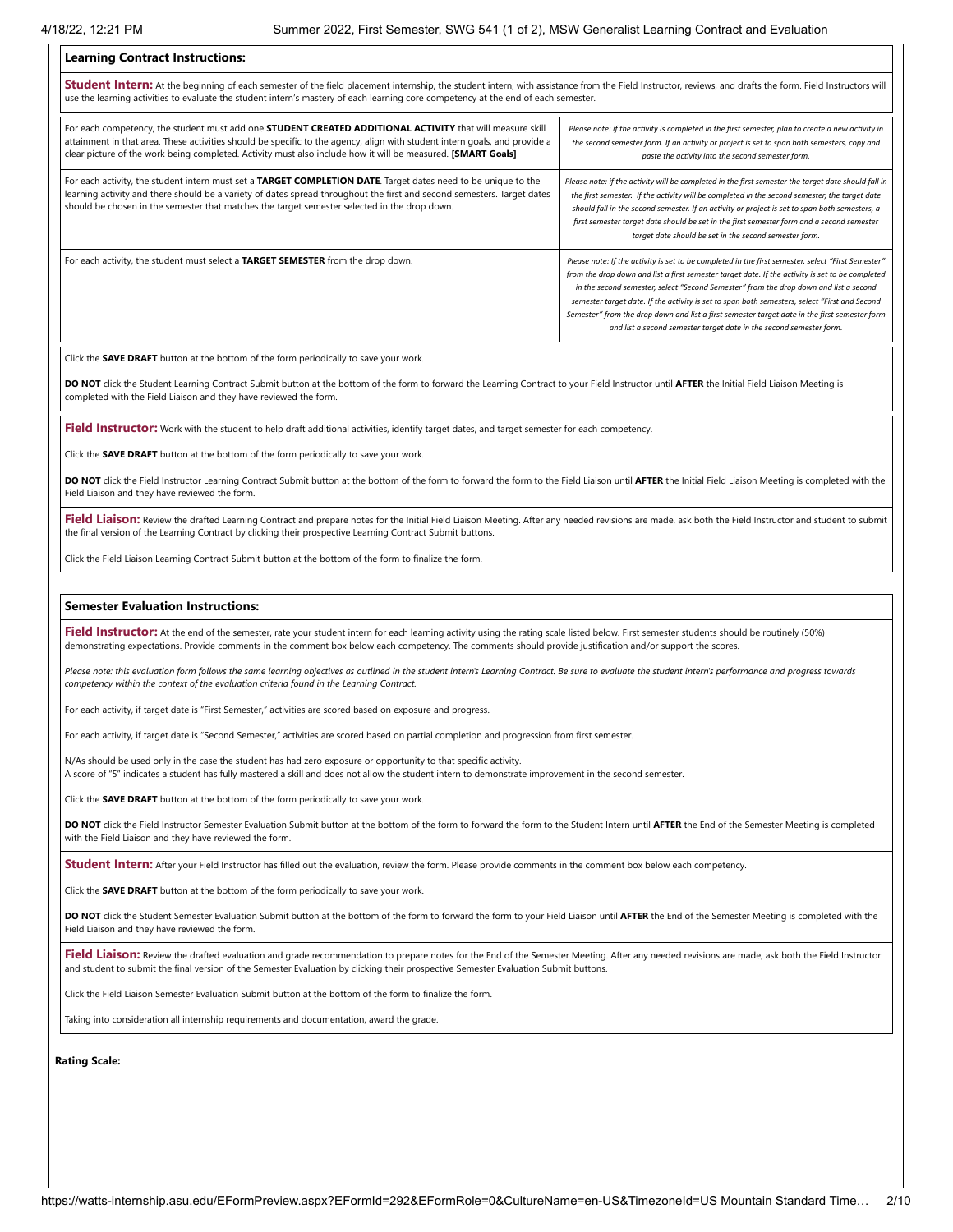| <b>Level of Mastery</b> | <b>Description</b>                                                                                                                                                                                                                                                                                                                                                                                                                                                             |
|-------------------------|--------------------------------------------------------------------------------------------------------------------------------------------------------------------------------------------------------------------------------------------------------------------------------------------------------------------------------------------------------------------------------------------------------------------------------------------------------------------------------|
|                         | Fails to Meet Expectations: Offers no evidence of engagement with practice experience.<br>Suggestions for comments to describe student performance - Does not show up when scheduled; does not engage in agency milieu, activities, or tasks; does not participate in events<br>selected to achieve the course objectives.                                                                                                                                                     |
|                         | Occasionally Demonstrates Expectations (less than 50%): Needs improvement.<br>Suggestions for comments to describe student performance - Demonstrates the following: Shows up as scheduled, engaged with agency milieu and in some activities, tasks or events<br>selected to achieve the course objectives; participates in learning experiences but does not show mastery of skills. Working on achieving skills that will lead to achieving course<br>objectives.           |
|                         | Routinely (50%+) Demonstrates Expectations: Performs at competent level.<br>Suggestions for comments to describe student performance - Demonstrates the following: Understanding of overarching professional competencies; demonstrates commitment to<br>developing practice behavior; performs tasks, or other events selected to achieve course objectives as expected, able to work independently on some activities or tasks.                                              |
| 4                       | <b>Consistently Meets Expectations (75%+):</b> Performs at competent level on most/all tasks.<br>Suggestions for comments to describe student performance - Demonstrates the following: Ability to practice at professional level; demonstrates commitment to developing practice<br>behavior; evidence emerging of mastery in activities, tasks; ability to work independently with clients or some of the activities, tasks or events selected to achieve course objectives. |
| 5                       | Exceeds Expectations (90%+): Performs above level on most tasks.<br>Suggestions for comments to describe student performance - Demonstrates the following: Knowledge of and use of professional ethics and behaviors in all work; extends this<br>behavior to other activities throughout the practice experience. Mastery of skills in more than half of activities, tasks or other events selected to achieve course objectives.                                             |

#### **Educational Policy Accreditation Standards (EPAS):**

Competency-based education is an outcomes-oriented approach to curriculum design. The goal of the outcomes approach is to ensure that students are able to demonstrate the mastery of integration and application of the competencies in practice. In EPAS, social work practice competence consists of nine interrelated competencies and practice behaviors that are comprised of learning activities. The nine core competencies, one ASU specific, and one professional growth and development activity are listed below followed by a description of characteristic knowledge, values, skills, cognitive/affective processes (listed as Activities To Evaluate Student Mastery of EPAS) and the resulting practice behaviors that may be used to operationalize the curriculum and assessment methods*.*

*Website: NASW 2015 CSWE Educational Policy and Accreditation Standards (CSWE EPAS): [https://www.cswe.org/Accreditation/Standards-and-Policies/2015-EPAS\](https://www.cswe.org/Accreditation/Standards-and-Policies/2015-EPAS/)*

# **Core Competencies & Descriptions:**

**1. DemonstrateEthicalandProfessionalBehavior**

Build skills in ethical practice, values identification, professional behavior, utilization of supervision, and technology.

#### **2. Engage Diversity and Difference in Practice**

Build skills in understanding how diversity shapes human experience and identity, understanding and identifying forms of oppression and how they may marginalize, alienate, or create privilege and power. **3. AdvanceHumanRightsandSocial,Economic,andEnvironmental Justice**

Build skills in gaining knowledge about theories of human need and social justice, and strategies to promote social and economic justice, eliminate barriers to services, and advance human rights.

**4. EngageinPractice-informedResearchandResearch-informedPractice**

Build skills of critical thinking through use of practice experience to inform research and evaluation of research-informed practices.

**5. Engage in Policy Practice**

Build skills in understanding the role of policy in service delivery, and the role of practice in policy development.

**6. Engage with Individuals, Families, Groups, Organizations, and Communities**

Build skills in understanding and applying strategies to engage diverse clients and constituencies using knowledge of human behavior and social environment to advance practice effectiveness. **7. Assess Individuals, Families, Groups, Organizations, and Communities**

Build skills in understanding and applying methods of assessment with diverse clients and constituencies to advance practice effectiveness.

**8. Intervene with Individuals, Families, Groups, Organizations, and Communities**

Build skills in understanding and applying methods of identifying, analyzing, and implementing evidence-informed interventions to achieve client and constituency goals.

**9. Evaluate Practice with Individuals, Families, Groups, Organizations, and Communities**

Build skills in understanding and applying qualitative and quantitative methods for evaluating outcomes to advance practice, policy and service delivery effectiveness.

**10. Demonstrate working knowledge of the social, political, and cultural diversity of the Southwest and apply that expertise across all practice levels and locations.**

Social workers in the Southwest and across the nation understand the significance and complexity of the U.S.-Mexico transborder region; enduring principles of tribal sovereignty and the federal trust relationship with indigenous peoples; and the challenges facing children, youth and families in the social, economic, and political context. Social workers in the Southwest and across the nation understand the social dynamics of human migration and settlement that require responsiveness to Latinx; African American, older adult, recently relocated, immigrant, refugee, and urban American Indian/Alaska Native populations.

### **11. Professional Growth and Development**

Build skills in developing strategies for self-care and gaining knowledge about the Social Work profession, including licensing.

#### **Competency 1: Demonstrate Ethical and Professional Behavior**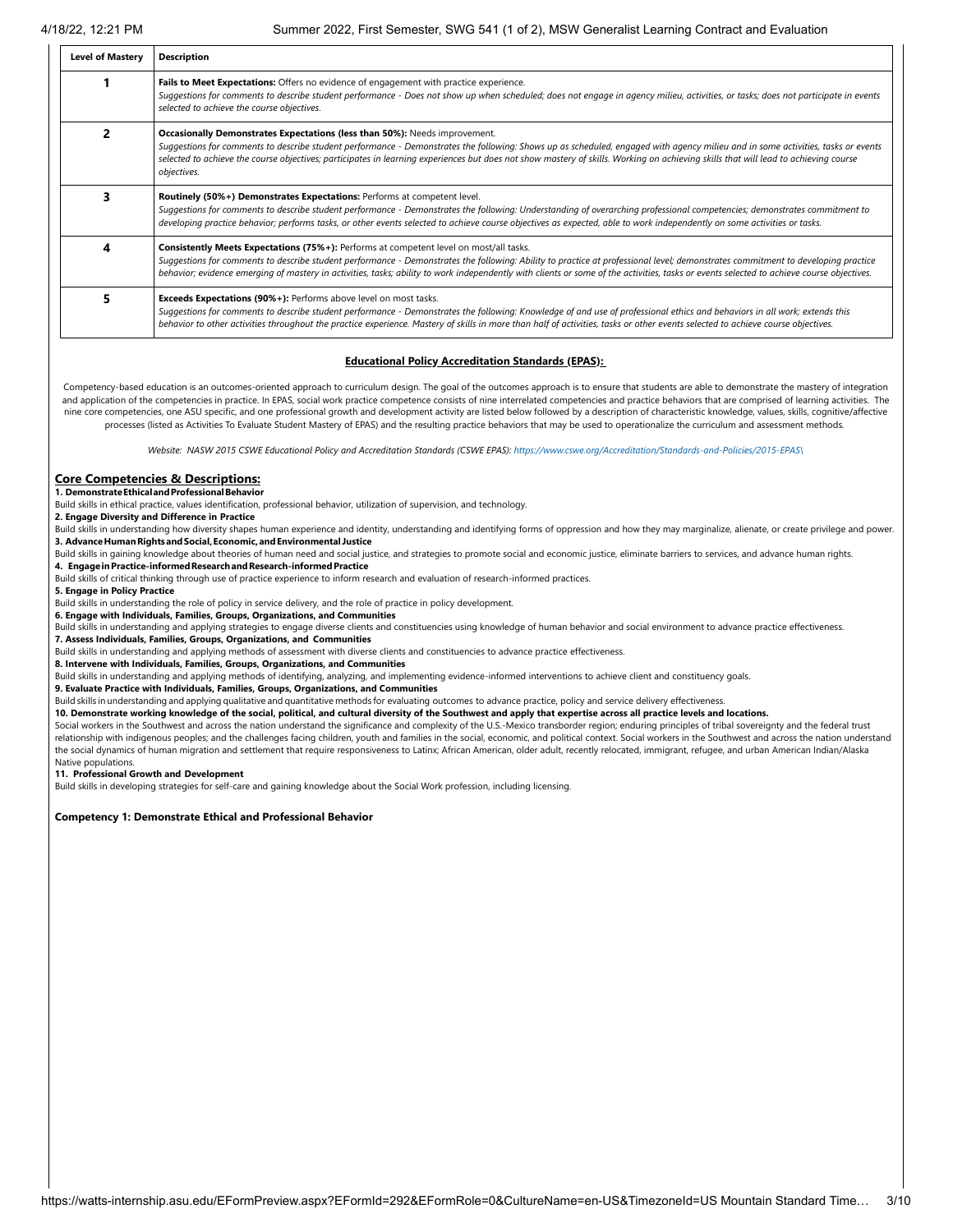4/18/22, 12:21 PM Summer 2022, First Semester, SWG 541 (1 of 2), MSW Generalist Learning Contract and Evaluation

|                      | <b>Practice Behaviors:</b>                                                                                                                                                                                                                         | <b>Learning Activities to Evaluate Student's</b><br><b>Mastery of EPAS:</b>                                                                                                                                                                                                                                                                     | <b>Target Dates:</b> | <b>Target Semester:</b> | <b>Semester Evaluation:</b>     |
|----------------------|----------------------------------------------------------------------------------------------------------------------------------------------------------------------------------------------------------------------------------------------------|-------------------------------------------------------------------------------------------------------------------------------------------------------------------------------------------------------------------------------------------------------------------------------------------------------------------------------------------------|----------------------|-------------------------|---------------------------------|
| 1.<br>$\mathbf{1}$   | Make ethical decisions by applying the standards<br>of the NASW Code of Ethics, relevant laws and<br>regulations, models for ethical decision-making,<br>ethical conduct of research, and additional codes<br>of ethics as appropriate to context. | Student uses the NASW Code of Ethics and agency<br>code of conduct in all interactions with staff.<br>clients, and other professionals. Using NASW Code<br>of Ethics, the student is able to identify 2-3 ethical<br>dilemmas when working with agency clients and<br>determine how to address the dilemmas, while<br>tolerating any ambiguity. |                      |                         | ○1 ○2 ○3 ○4 ○5<br>$\bigcap N/A$ |
| 1.<br>$\overline{2}$ | Use reflection and self-regulation to manage<br>personal values and maintain professionalism in<br>practice situations.                                                                                                                            | In supervision, student identifies personal values<br>and perceptions that influence social work practice<br>and identifies how student uses models of ethical<br>decision-making and relevant laws/regulations to<br>ensure ethical actions in practice.                                                                                       |                      |                         | ○1 ○2 ○3 ○4 ○5<br>O N/A         |
| 1.<br>3              | Demonstrate professional demeanor in behavior;<br>appearance; and oral, written, and electronic<br>communication.                                                                                                                                  | Student demonstrates professional behavior in<br>appearance, and in all oral and written<br>communication.                                                                                                                                                                                                                                      |                      |                         | ○1 ○2 ○3 ○4 ○5<br>$\bigcap N/A$ |
| 1.<br>4              | Use technology ethically and appropriately to<br>facilitate practice outcomes.                                                                                                                                                                     | Student demonstrates professional behavior in<br>electronic communication and documentation.                                                                                                                                                                                                                                                    |                      |                         | ○1 ○2 ○3 ○4 ○5<br>$\bigcap N/A$ |
| 1.<br>5              | Use supervision and consultation to quide<br>professional judgment and behavior.                                                                                                                                                                   | Student uses supervision and consultation to<br>reflect on professional behavior and demonstrates<br>ability to incorporate feedback into practice.                                                                                                                                                                                             |                      |                         | ○1 ○2 ○3 ○4 ○5<br>$\bigcap N/A$ |
| 1.<br>6              |                                                                                                                                                                                                                                                    | Student created additional activity:                                                                                                                                                                                                                                                                                                            |                      |                         | ○1 ○2 ○3 ○4 ○5<br>$\bigcap N/A$ |
|                      |                                                                                                                                                                                                                                                    | To save your form at any time, scroll all the way<br>down, past Competency 11, and click the<br>first "Save Draft" button, below the "Learning<br><b>Contract Review" section.</b>                                                                                                                                                              |                      |                         | Has not been actioned           |
|                      |                                                                                                                                                                                                                                                    |                                                                                                                                                                                                                                                                                                                                                 |                      |                         | Semester Rating (average)       |

Competency 1: **Student's Semester Comments:** (To save your comments at any time, scroll down to the bottom of the form, and click the Save Draft button next to Student Semester Evaluation Submit.)

**Competency 1: Field Instructor's Semester Comments:** (To save your comments at any time, scroll down to the bottom of the form, and click the Save Draft button next to Field Instructor Semester Evaluation Submit.)

# **Competency 2: Engage Diversity and Difference in Practice**

|                      | <b>Practice Behaviors:</b>                                                                                                                                               | <b>Learning Activities to Evaluate Student's</b><br><b>Mastery of EPAS:</b>                                                                                                                                                                                              | <b>Target Dates:</b> | <b>Target Semester:</b> | <b>Semester Evaluation:</b>          |
|----------------------|--------------------------------------------------------------------------------------------------------------------------------------------------------------------------|--------------------------------------------------------------------------------------------------------------------------------------------------------------------------------------------------------------------------------------------------------------------------|----------------------|-------------------------|--------------------------------------|
| 2.                   | Apply and communicate understanding of the<br>importance of diversity and difference in shaping<br>life experiences in practice at the micro, mezzo and<br>macro levels. | Student reports on a community event or training<br>related to agency population or local minority<br>group in the community demonstrating knowledge<br>of a different culture and how the culture's<br>structures and values may oppress or enhance<br>privilege/power. |                      |                         | ○1 ○2 ○3 ○4 ○5<br>$\overline{O}$ N/A |
| 2.<br>$\overline{2}$ | Present self as learners and engage clients and<br>constituencies as experts of their own experiences.                                                                   | Student is able to identify the needs of agency<br>population and prepares practice interventions<br>that are culturally responsive to the population<br>served.                                                                                                         |                      |                         | ○1 ○2 ○3 ○4 ○5<br>$\overline{O}$ N/A |
| 2.<br>3              | Apply self-awareness and self-regulation to<br>manage the influence of personal biases and<br>values in working with diverse clients and<br>constituencies.              | Student reflects on their values and perceptions<br>and demonstrates the ability to establish<br>relationships with clients and others from diverse<br>backgrounds.                                                                                                      |                      |                         | ○1 ○2 ○3 ○4 ○5<br>$\bigcap N/A$      |
| 2.<br>4              |                                                                                                                                                                          | Student created additional activity:                                                                                                                                                                                                                                     |                      |                         | ○1 ○2 ○3 ○4 ○5<br>$\bigcap N/A$      |
|                      |                                                                                                                                                                          | To save your form at any time, scroll all the way<br>down, past Competency 11, and click the<br>first "Save Draft" button, below the "Learning<br><b>Contract Review" section.</b>                                                                                       |                      |                         | Has not been actioned                |
|                      |                                                                                                                                                                          |                                                                                                                                                                                                                                                                          |                      |                         | Semester Rating (average)            |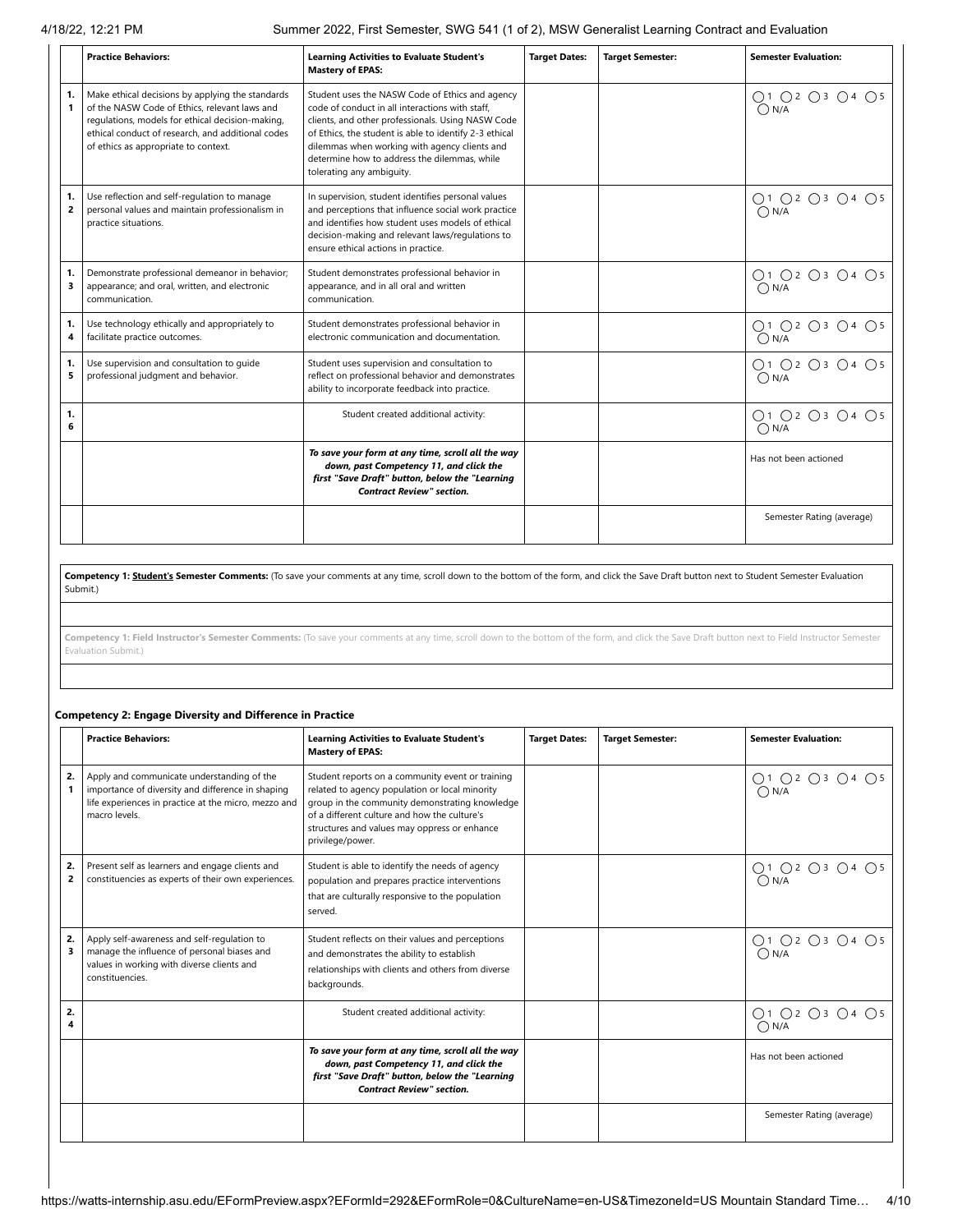Competency 2: **Student's Semester Comments:** (To save your comments at any time, scroll down to the bottom of the form, and click the Save Draft button next to Student Semester Evaluation Submit.)

Competency 2: Field Instructor's Semester Comments: (To save your comments at any time, scroll down to the bottom of the form, and click the Save Draft button next to Field Instructor Semester Evaluation Submit.)

|          | Competency 3: Advance Human Rights and Social, Economic, and Environmental Justice                                                         |                                                                                                                                                                                                                                                                                      |                      |                         |                                 |  |  |  |
|----------|--------------------------------------------------------------------------------------------------------------------------------------------|--------------------------------------------------------------------------------------------------------------------------------------------------------------------------------------------------------------------------------------------------------------------------------------|----------------------|-------------------------|---------------------------------|--|--|--|
|          | <b>Practice Behaviors:</b>                                                                                                                 | <b>Learning Activities to Evaluate Student's</b><br><b>Mastery of EPAS:</b>                                                                                                                                                                                                          | <b>Target Dates:</b> | <b>Target Semester:</b> | <b>Semester Evaluation:</b>     |  |  |  |
| 3.<br>1a | Apply understanding of social, economic, and<br>environmental justice to advocate for human rights<br>at the individual and system levels. | Student conducts a windshield or walking tour of<br>the neighborhood served by the field agency to<br>learn about the human condition in the<br>geographical area or utilize public transportation<br>to a section of town other than your own and<br>debrief with Field Instructor. |                      |                         | ○1 ○2 ○3 ○4 ○5<br>$\bigcap N/A$ |  |  |  |
| 3.<br>1b |                                                                                                                                            | Student identifies 2-3 social and economic justice<br>issues that affect clients' rights and propose a plan<br>to advocate for clients' rights. Student will discuss<br>in supervision.                                                                                              |                      |                         | ○1 ○2 ○3 ○4 ○5<br>$\bigcap N/A$ |  |  |  |
| 3.<br>2  | Engage in practices that advance social, economic,<br>and environmental justice.                                                           | Student is able to identify the methods<br>implemented by the agency (through observation<br>or interviews with agency staff) that addresses<br>barriers and consistently provide quality services<br>across all cultures.                                                           |                      |                         | ○1 ○2 ○3 ○4 ○5<br>$\bigcap N/A$ |  |  |  |
| 3.<br>3  |                                                                                                                                            | Student created additional activity:                                                                                                                                                                                                                                                 |                      |                         | ○1 ○2 ○3 ○4 ○5<br>$\bigcap N/A$ |  |  |  |
|          |                                                                                                                                            | To save your form at any time, scroll all the way<br>down, past Competency 11, and click the<br>first "Save Draft" button, below the "Learning<br><b>Contract Review" section.</b>                                                                                                   |                      |                         | Has not been actioned           |  |  |  |
|          |                                                                                                                                            |                                                                                                                                                                                                                                                                                      |                      |                         | Semester Rating (average)       |  |  |  |

Competency 3: **Student's Semester Comments:** (To save your comments at any time, scroll down to the bottom of the form, and click the Save Draft button next to Student Semester Evaluation Submit.)

Competency 3: Field Instructor's Semester Comments: (To save your comments at any time, scroll down to the bottom of the form, and click the Save Draft button next to Field Instructor Semester Evaluation Submit.)

# **Competency 4: Engage in Practice-Informed Research and Research-Informed Practice**

|         | <b>Practice Behaviors:</b>                                                                                                  | <b>Learning Activities to Evaluate Student's</b><br><b>Mastery of EPAS:</b>                                                                                                        | <b>Target Dates:</b> | <b>Target Semester:</b> | <b>Semester Evaluation:</b>     |
|---------|-----------------------------------------------------------------------------------------------------------------------------|------------------------------------------------------------------------------------------------------------------------------------------------------------------------------------|----------------------|-------------------------|---------------------------------|
| 4.      | Use practice experience to engage in analysis of<br>quantitative and qualitative research methods and<br>research findings. | Student interviews agency staff to learn about their<br>use of evidence-based practice models in their<br>work with clients. Discuss findings in supervision.                      |                      |                         | ○1 ○2 ○3 ○4 ○5<br>$\bigcap N/A$ |
| 4.<br>2 | Apply critical thinking to engage in analysis of<br>quantitative and qualitative research methods and<br>research findings. | Student conducts a literature review to identify<br>evidence-based practice models relevant to the<br>agency program. Present report in supervision.                               |                      |                         | ○1 ○2 ○3 ○4 ○5<br>$\bigcap N/A$ |
| 4.<br>з | Use and translate research evidence to inform and<br>improve practice, policy and service delivery.                         | Student will develop and implement intervention<br>plans (e.g. client treatment plan or community<br>intervention) using evidence based research,<br>approved by field instructor. |                      |                         | ○1 ○2 ○3 ○4 ○5<br>$\bigcap N/A$ |
| 4.      |                                                                                                                             | Student created additional activity:                                                                                                                                               |                      |                         | Q1 Q2 Q3 Q4 Q5<br>$\bigcap N/A$ |
|         |                                                                                                                             | To save your form at any time, scroll all the way<br>down, past Competency 11, and click the<br>first "Save Draft" button, below the "Learning<br><b>Contract Review" section.</b> |                      |                         | Has not been actioned           |
|         |                                                                                                                             |                                                                                                                                                                                    |                      |                         | Semester Rating (average)       |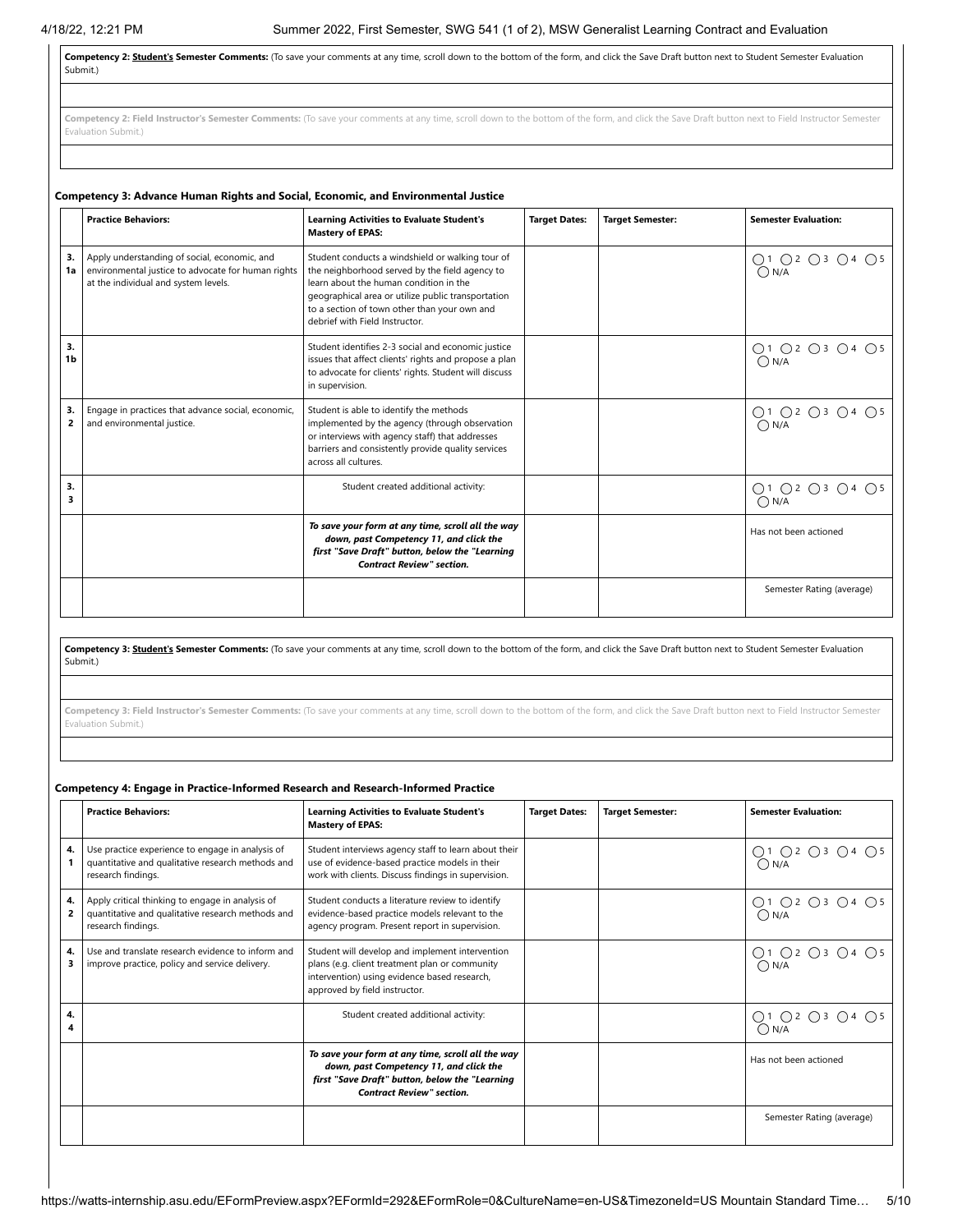**Competency 4: Student's Semester Comments:** (To save your comments at any time, scroll down to the bottom of the form, and click the Save Draft button next to Student Semester Evaluation Submit.)

Competency 4: Field Instructor's Semester Comments: (To save your comments at any time, scroll down to the bottom of the form, and click the Save Draft button next to Field Instructor Semester Evaluation Submit.)

# **Competency 5: Engage in Policy Practice**

|         | <b>Practice Behaviors:</b>                                                                                                                               | <b>Learning Activities to Evaluate Student's</b><br><b>Mastery of EPAS:</b>                                                                                                        | <b>Target Dates:</b> | <b>Target Semester:</b> | <b>Semester Evaluation:</b>     |
|---------|----------------------------------------------------------------------------------------------------------------------------------------------------------|------------------------------------------------------------------------------------------------------------------------------------------------------------------------------------|----------------------|-------------------------|---------------------------------|
| 5.      | Identify social policy at the local, state, federal, and<br>tribal level that impacts well-being, service delivery,<br>and access to social services.    | Student will attend Social Work Day at the<br>Legislature, a city council meeting, or other<br>government meeting to learn about social policy<br>impacting clients.               |                      |                         | Q1 Q2 Q3 Q4 Q5<br>$\bigcap N/A$ |
| 5.<br>2 | Assess how social welfare and economic policies<br>impacts the delivery of and access to social<br>services.                                             | Student will identify a local, state, federal, or tribal<br>policy issue that affects the agency's population,<br>and will conduct an analysis of its impact.                      |                      |                         | ○1 ○2 ○3 ○4 ○5<br>$\bigcap N/A$ |
| 5.<br>3 | Apply critical thinking to analyze, formulate, and<br>advocate for policies that advance human rights<br>and social, economic and environmental justice. | Student will write a letter to their local, state,<br>federal, or tribal legislator advocating for needed<br>client services.                                                      |                      |                         | ○1 ○2 ○3 ○4 ○5<br>$\bigcap N/A$ |
| 5.      |                                                                                                                                                          | Student created additional activity:                                                                                                                                               |                      |                         | ○1 ○2 ○3 ○4 ○5<br>$\bigcap N/A$ |
|         |                                                                                                                                                          | To save your form at any time, scroll all the way<br>down, past Competency 11, and click the<br>first "Save Draft" button, below the "Learning<br><b>Contract Review" section.</b> |                      |                         | Has not been actioned           |
|         |                                                                                                                                                          |                                                                                                                                                                                    |                      |                         | Semester Rating (average)       |

**Competency 5: Student's Semester Comments:** (To save your comments at any time, scroll down to the bottom of the form, and click the Save Draft button next to Student Semester Evaluation Submit.)

Competency 5: Field Instructor's Semester Comments: (To save your comments at any time, scroll down to the bottom of the form, and click the Save Draft button next to Field Instructor Semester Evaluation Submit.)

# **Competency 6: Engage with Individuals, Families, Groups, Organizations, and Communities**

|         | <b>Practice Behaviors:</b>                                                                                                                                                                  | <b>Learning Activities to Evaluate Student's</b><br><b>Mastery of EPAS:</b>                                                                                                                                                                                                                                                                        | <b>Target Dates:</b> | <b>Target Semester:</b> | <b>Semester Evaluation:</b>     |
|---------|---------------------------------------------------------------------------------------------------------------------------------------------------------------------------------------------|----------------------------------------------------------------------------------------------------------------------------------------------------------------------------------------------------------------------------------------------------------------------------------------------------------------------------------------------------|----------------------|-------------------------|---------------------------------|
| 6.      | Apply knowledge of human behavior and the<br>social environment, person-in-environment, and<br>other multidisciplinary theoretical frameworks to<br>engage with clients and constituencies. | Student will observe a staff member conduct client<br>intake sessions and then complete 3-5 client<br>intakes and debrief with field instructor to assess<br>the level of skill acquisition.                                                                                                                                                       |                      |                         | 01 02 03 04 05<br>0N/A          |
| 6.<br>2 | Use empathy, reflection, and interpersonal skills to<br>effectively engage diverse clients and<br>constituencies.                                                                           | Student will make an audio or video recording of a<br>client (or mock interview with a staff member) in<br>the first semester to demonstrate beginning<br>interviewing skills such as empathy, reflective<br>listening, and other interpersonal skills and then<br>view/listen to it with field instructor to discuss<br>observations and debrief. |                      |                         | ○1 ○2 ○3 ○4 ○5<br>$\bigcap N/A$ |
| 6.<br>3 | Student will demonstrate effective and appropriate<br>recording skills and adhere to professional<br>standards of confidentiality.                                                          | Student will seek out training on documentation,<br>confidentiality, HIPAA, and mandated reporting<br>and then discuss their learning with field instructor<br>and provide timely documentation.                                                                                                                                                   |                      |                         | ○1 ○2 ○3 ○4 ○5<br>$\bigcap N/A$ |
| 6.<br>4 |                                                                                                                                                                                             | Student created additional activity:                                                                                                                                                                                                                                                                                                               |                      |                         | ○1 ○2 ○3 ○4 ○5<br>$\bigcap N/A$ |
|         |                                                                                                                                                                                             | To save your form at any time, scroll all the way<br>down, past Competency 11, and click the<br>first "Save Draft" button, below the "Learning<br><b>Contract Review" section.</b>                                                                                                                                                                 |                      |                         | Has not been actioned           |
|         |                                                                                                                                                                                             |                                                                                                                                                                                                                                                                                                                                                    |                      |                         | Semester Rating (average)       |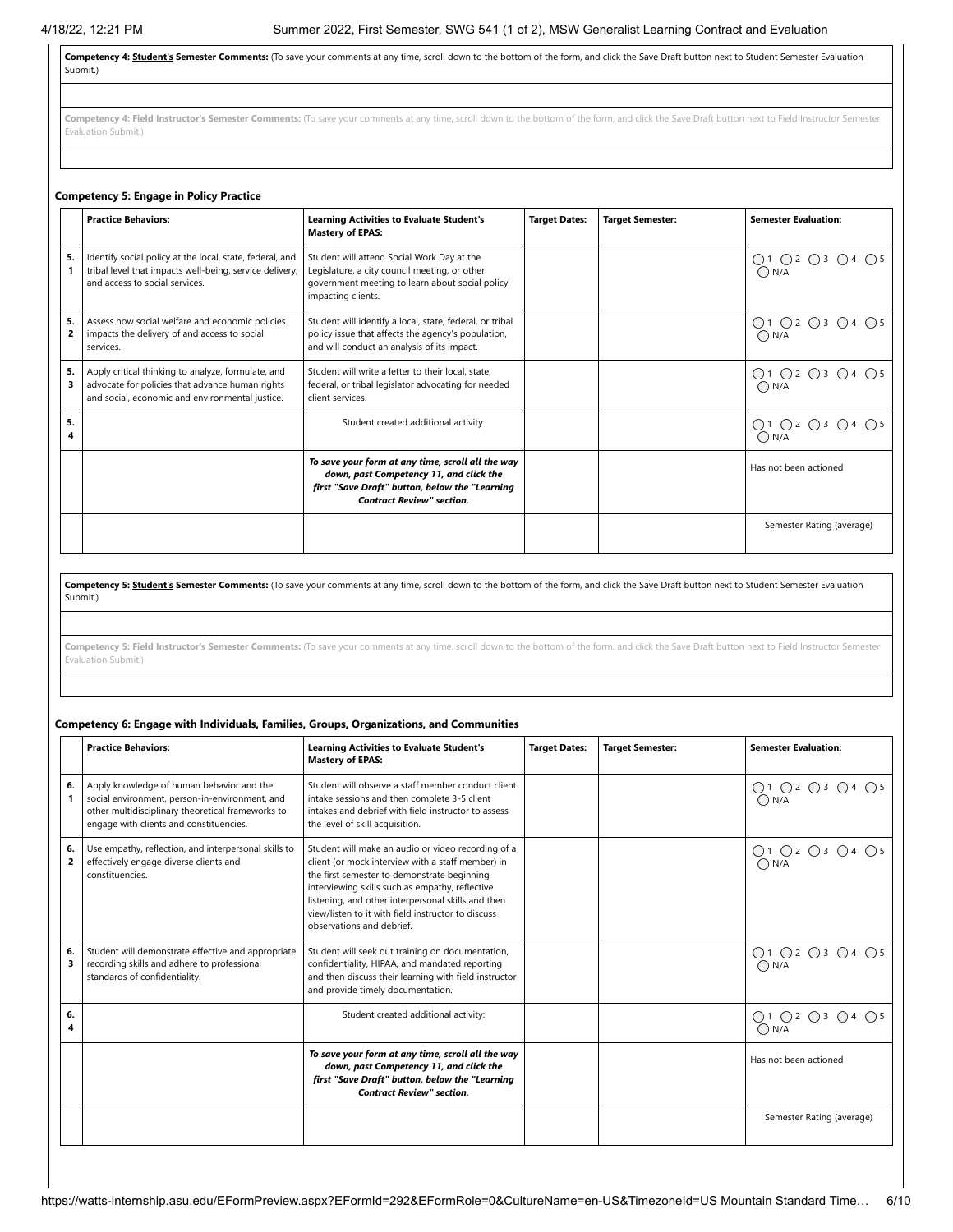**Competency 6: Student's Semester Comments:** (To save your comments at any time, scroll down to the bottom of the form, and click the Save Draft button next to Student Semester Evaluation Submit.)

Competency 6: Field Instructor's Semester Comments: (To save your comments at any time, scroll down to the bottom of the form, and click the Save Draft button next to Field Instructor Semester Evaluation Submit.)

|                      | Competency 7: Assess Individuals, Families, Groups, Organizations and Communities                                                                                                                                       |                                                                                                                                                                                           |                      |                         |                                                                                          |  |  |  |
|----------------------|-------------------------------------------------------------------------------------------------------------------------------------------------------------------------------------------------------------------------|-------------------------------------------------------------------------------------------------------------------------------------------------------------------------------------------|----------------------|-------------------------|------------------------------------------------------------------------------------------|--|--|--|
|                      | <b>Practice Behaviors:</b>                                                                                                                                                                                              | <b>Learning Activities to Evaluate Student's</b><br><b>Mastery of EPAS:</b>                                                                                                               | <b>Target Dates:</b> | <b>Target Semester:</b> | <b>Semester Evaluation:</b>                                                              |  |  |  |
| 7.<br>$\mathbf{1}$   | Collect, organize data, and apply critical thinking to<br>interpret information from clients and<br>constituencies.                                                                                                     | Student will collect, organize, and interpret client<br>data to complete 3-5 client assessments,<br>identifying 2-3 client strengths and limitations and<br>review with field instructor. |                      |                         | ○1 ○2 ○3 ○4 ○5<br>ON/A                                                                   |  |  |  |
| 7.<br>$\overline{2}$ | Apply knowledge of human behavior and the<br>social environment, person-in-environment, and<br>other multidisciplinary theoretical frameworks in<br>the analysis of assessment data from clients and<br>constituencies. | Student will compare and contrast two<br>psychosocial assessment instruments and discuss<br>with field instructor.                                                                        |                      |                         | $\bigcirc \limits_{\bigcirc \mathsf{N/A}} 1 \bigcirc 2 \bigcirc 3 \bigcirc 4 \bigcirc 5$ |  |  |  |
| 7.<br>3              | Develop mutually agreed-on intervention goals<br>and objectives based on the critical assessment of<br>strengths, needs, and challenges within clients and<br>constituencies.                                           | Student will develop mutually agreed-on goals and<br>objectives and appropriate intervention strategies<br>with the 3-5 clients assessed by student and<br>analyze with field instructor. |                      |                         | ○1 ○2 ○3 ○4 ○5<br>$\bigcap N/A$                                                          |  |  |  |
| 7.<br>4              | Select appropriate intervention strategies based on<br>the assessment, research knowledge, and values<br>and preferences of clients and constituencies.                                                                 | Student will review assessments with Field<br>Instructor, identifying the theoretical models used,<br>to determine appropriateness of assessments and<br>treatment plans proposed.        |                      |                         | ○1 ○2 ○3 ○4 ○5<br>$\bigcap N/A$                                                          |  |  |  |
| 7.<br>5              |                                                                                                                                                                                                                         | Student created additional activity:                                                                                                                                                      |                      |                         | ○1 ○2 ○3 ○4 ○5<br>$\bigcap N/A$                                                          |  |  |  |
|                      |                                                                                                                                                                                                                         | To save your form at any time, scroll all the way<br>down, past Competency 11, and click the<br>first "Save Draft" button, below the "Learning<br><b>Contract Review" section.</b>        |                      |                         | Has not been actioned                                                                    |  |  |  |
|                      |                                                                                                                                                                                                                         |                                                                                                                                                                                           |                      |                         | Semester Rating (average)                                                                |  |  |  |

**Competency 7: Student's Semester Comments:** (To save your comments at any time, scroll down to the bottom of the form, and click the Save Draft button next to Student Semester Evaluation Submit.)

**Competency 7: Field Instructor's Semester Comments:** (To save your comments at any time, scroll down to the bottom of the form, and click the Save Draft button next to Field Instructor Semester Evaluation Submit.)

**Competency 8: Intervene with Individuals, Families, Groups, Organizations and Communities**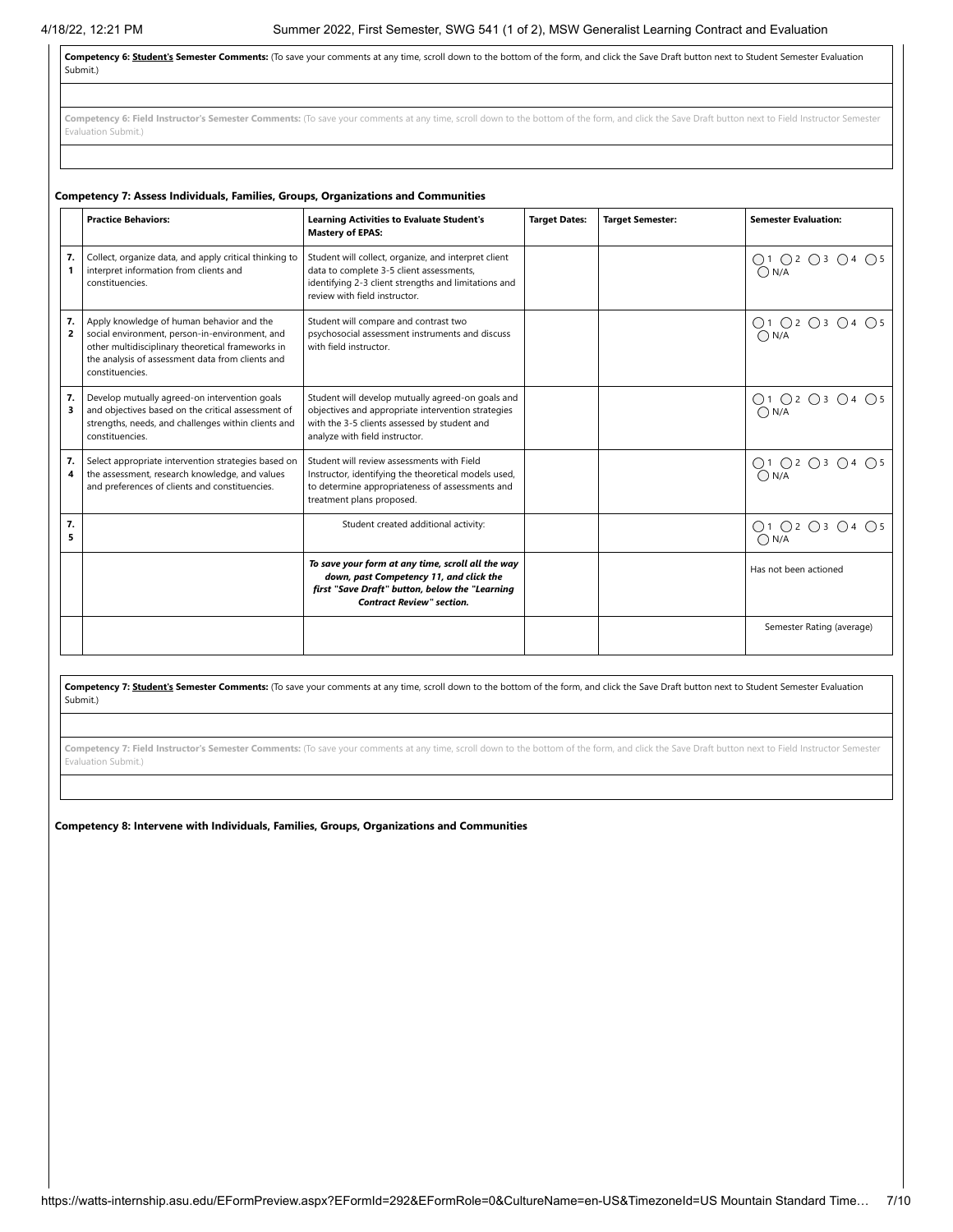4/18/22, 12:21 PM Summer 2022, First Semester, SWG 541 (1 of 2), MSW Generalist Learning Contract and Evaluation

|                      | <b>Practice Behaviors:</b>                                                                                                                                                                         | <b>Learning Activities to Evaluate Student's</b><br><b>Mastery of EPAS:</b>                                                                                                                                                                                                      | <b>Target Dates:</b> | <b>Target Semester:</b> | <b>Semester Evaluation:</b>      |
|----------------------|----------------------------------------------------------------------------------------------------------------------------------------------------------------------------------------------------|----------------------------------------------------------------------------------------------------------------------------------------------------------------------------------------------------------------------------------------------------------------------------------|----------------------|-------------------------|----------------------------------|
| 8.<br>$\mathbf{1}$   | Critically choose and implement interventions to<br>achieve practice goals and enhance capacities of<br>clients and constituencies.                                                                | Student will discuss and identify intervention skills<br>and procedures including negotiation, mediation,<br>and advocacy for clients and review criteria for<br>selecting intervention strategy.                                                                                |                      |                         | O1 O2 O3 O4 O5<br>$\bigcirc$ N/A |
| 8.<br>$\overline{2}$ | Apply knowledge of human behavior and the<br>social environment, person-in-environment, and<br>other multidisciplinary theoretical frameworks in<br>interventions with clients and constituencies. | Student will meet with designated client to<br>implement interventions plans that support client<br>goal attainment and resolve problems and utilize<br>supervision to discuss them and revise as<br>necessary.                                                                  |                      |                         | ○1 ○2 ○3 ○4 ○5<br>$\bigcap N/A$  |
| 8.<br>3              | Use inter-professional collaboration as appropriate<br>to achieve beneficial practice outcomes.                                                                                                    | Student will attend client staffings and<br>interdisciplinary meetings and discuss clients'<br>progress.                                                                                                                                                                         |                      |                         | O1 O2 O3 O4 O5<br>$\bigcap N/A$  |
| 8.<br>4              | Negotiate, mediate, and advocate with and on<br>behalf of diverse clients and constituencies.                                                                                                      | In supervision, student is able to identify how they<br>use negotiation, mediation and advocacy to<br>improve the clients' outcome.                                                                                                                                              |                      |                         | O1 O2 O3 O4 O5<br>$\bigcap N/A$  |
| 8.<br>5              | Facilitate effective transitions and endings that<br>advance mutually agreed-on goals.                                                                                                             | During supervision, student will discuss the various<br>ways that clients terminate or transfer from<br>services with agency and identify best practices.<br>Student will reflect upon their potential reaction to<br>terminating or transferring client from their<br>caseload. |                      |                         | ○1 ○2 ○3 ○4 ○5<br>$\bigcap N/A$  |
| 8.<br>6              |                                                                                                                                                                                                    | Student created additional activity:                                                                                                                                                                                                                                             |                      |                         | ○1 ○2 ○3 ○4 ○5<br>$\bigcap N/A$  |
|                      |                                                                                                                                                                                                    | To save your form at any time, scroll all the way<br>down, past Competency 11, and click the<br>first "Save Draft" button, below the "Learning<br><b>Contract Review" section.</b>                                                                                               |                      |                         | Has not been actioned            |
|                      |                                                                                                                                                                                                    |                                                                                                                                                                                                                                                                                  |                      |                         | Semester Rating (average)        |

**Competency 8: Student's Semester Comments:** (To save your comments at any time, scroll down to the bottom of the form, and click the Save Draft button next to Student Semester Evaluation Submit.)

**Competency 8: Field Instructor's Semester Comments:** (To save your comments at any time, scroll down to the bottom of the form, and click the Save Draft button next to Field Instructor Semester Evaluation Submit.)

# **Competency 9: Evaluate Practice with Individuals, Families, Groups, Organizations, and Communities**

|                      | <b>Practice Behaviors:</b>                                                                                                                                                      | <b>Learning Activities to Evaluate Student's</b><br><b>Mastery of EPAS:</b>                                                                                                           | <b>Target Dates:</b> | <b>Target Semester:</b> | <b>Semester Evaluation:</b>     |
|----------------------|---------------------------------------------------------------------------------------------------------------------------------------------------------------------------------|---------------------------------------------------------------------------------------------------------------------------------------------------------------------------------------|----------------------|-------------------------|---------------------------------|
| 9.                   | Select and use appropriate methods for evaluation<br>of outcomes.                                                                                                               | Student will facilitate the mutual evaluation of<br>client's progress towards meeting the intervention<br>goals and report on client progress in supervision.                         |                      |                         | ○1 ○2 ○3 ○4 ○5<br>$\bigcap N/A$ |
| 9.<br>$\overline{2}$ | Apply knowledge of human behavior and the<br>social environment, person-in-environment, and<br>other multidisciplinary theoretical frameworks in<br>the evaluation of outcomes. | Student applies various theoretical<br>frameworks/models to demonstrate the ability to<br>evaluate the effectiveness of interventions using<br>best practice/evidence based measures. |                      |                         | ○1 ○2 ○3 ○4 ○5<br>$\bigcap N/A$ |
| 9.<br>з              | Critically analyze, monitor, and evaluate<br>intervention and program processes and<br>outcomes.                                                                                | Student measures and analyzes success of<br>interventions with clients using criteria established<br>by agency to evaluate effectiveness of programs.                                 |                      |                         | Q1 Q2 Q3 Q4 Q5<br>$\bigcap N/A$ |
| 9.<br>4              | Apply evaluation findings to improve practice<br>effectiveness at the micro, mezzo, and macro<br>levels.                                                                        | Demonstrates ability to apply evaluation findings<br>to improve micro, mezzo and macro interventions.                                                                                 |                      |                         | ○1 ○2 ○3 ○4 ○5<br>$\bigcap N/A$ |
| 9.<br>5              |                                                                                                                                                                                 | Student created additional activity:                                                                                                                                                  |                      |                         | ○1 ○2 ○3 ○4 ○5<br>$\bigcap N/A$ |
|                      |                                                                                                                                                                                 | To save your form at any time, scroll all the way<br>down, past Competency 11, and click the<br>first "Save Draft" button, below the "Learning<br><b>Contract Review" section.</b>    |                      |                         | Has not been actioned           |
|                      |                                                                                                                                                                                 |                                                                                                                                                                                       |                      |                         | Semester Rating (average)       |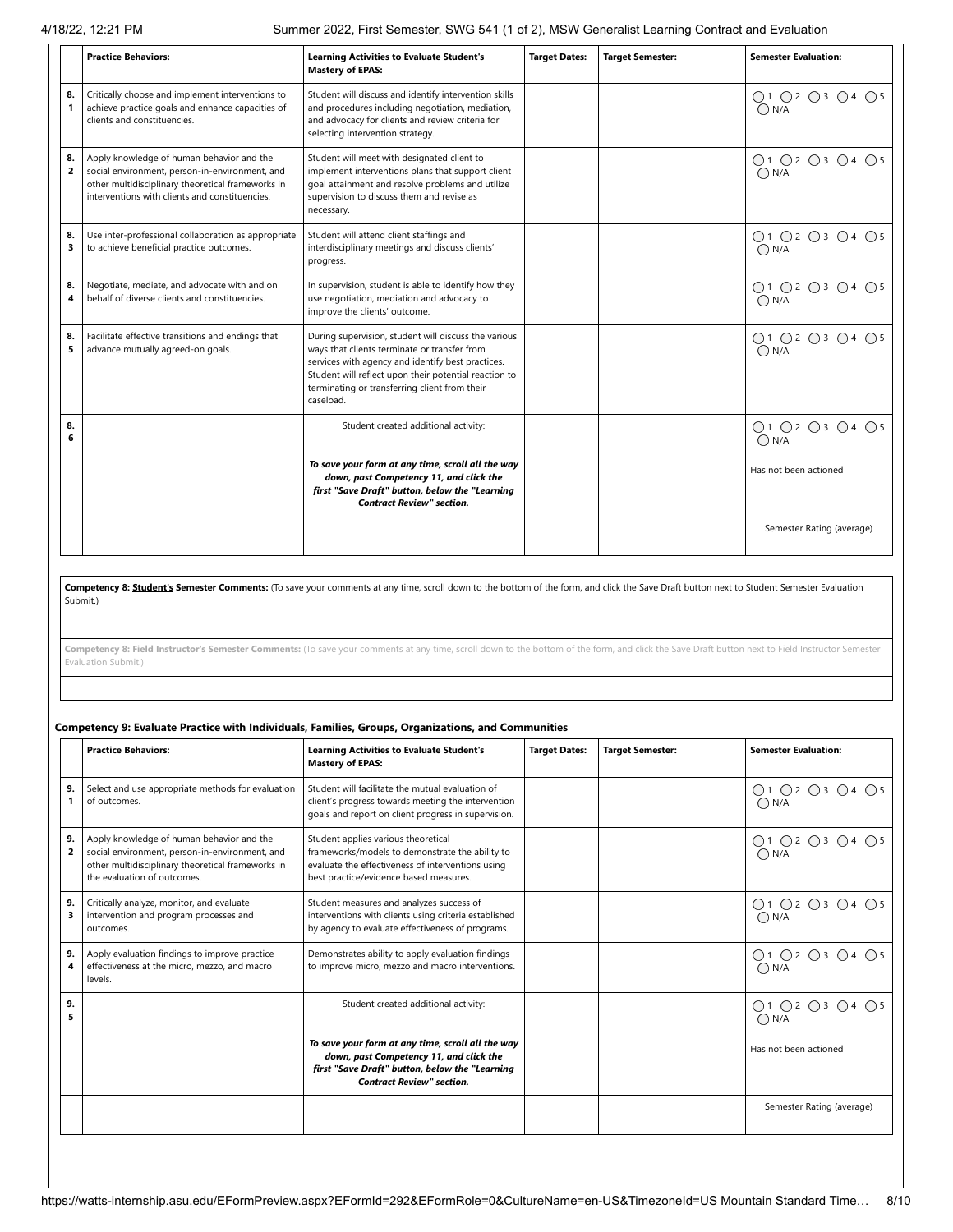**Competency 9: Student's Semester Comments:** (To save your comments at any time, scroll down to the bottom of the form, and click the Save Draft button next to Student Semester Evaluation Submit.)

Competency 9: Field Instructor's Semester Comments: (To save your comments at any time, scroll down to the bottom of the form, and click the Save Draft button next to Field Instructor Semester Evaluation Submit.)

#### Competency 10: Demonstrate working knowledge of the social, political, and cultural diversity of the Southwest and apply that expertise across all practice levels **and locations.**

|                 | <b>Practice Behaviors:</b>                                                                                                                                                                                                                                                                                                                                                                                                                                                                                                                                                                                                                                                         | <b>Learning Activities to Evaluate Student's</b><br><b>Mastery of EPAS:</b>                                                                                                                      | <b>Target Dates:</b> | <b>Target Semester:</b> | <b>Semester Evaluation:</b>               |
|-----------------|------------------------------------------------------------------------------------------------------------------------------------------------------------------------------------------------------------------------------------------------------------------------------------------------------------------------------------------------------------------------------------------------------------------------------------------------------------------------------------------------------------------------------------------------------------------------------------------------------------------------------------------------------------------------------------|--------------------------------------------------------------------------------------------------------------------------------------------------------------------------------------------------|----------------------|-------------------------|-------------------------------------------|
| 10<br>$\cdot$ 1 | Social workers in the Southwest and across the<br>nation understand the significance and complexity<br>of the U.S.-Mexico transborder region; enduring<br>principles of tribal sovereignty and the federal trust<br>relationship with indigenous peoples; and the<br>challenges facing children, youth and families in<br>the social, economic, and political context. Social<br>workers in the Southwest and across the nation<br>understand the social dynamics of human<br>migration and settlement that require<br>responsiveness to Latinx; African American, older<br>adult, recently relocated, immigrant, refugee, and<br>urban American Indian/Alaska Native populations. | Demonstrate working knowledge of the social,<br>political, and cultural diversity of the Southwest<br>and apply that expertise across micro, mezzo and<br>macro levels of practice and research. |                      |                         | $O1$ $O2$ $O3$ $O4$ $O5$<br>$\bigcap N/A$ |
| 10<br>.2        |                                                                                                                                                                                                                                                                                                                                                                                                                                                                                                                                                                                                                                                                                    | Student created additional activity:                                                                                                                                                             |                      |                         | ○1 ○2 ○3 ○4 ○5<br>$\bigcap N/A$           |
|                 |                                                                                                                                                                                                                                                                                                                                                                                                                                                                                                                                                                                                                                                                                    | To save your form at any time, scroll all the way<br>down, past Competency 11, and click the<br>first "Save Draft" button, below the "Learning<br><b>Contract Review" section.</b>               |                      |                         | Has not been actioned                     |
|                 |                                                                                                                                                                                                                                                                                                                                                                                                                                                                                                                                                                                                                                                                                    |                                                                                                                                                                                                  |                      |                         | Semester Rating (average)                 |

Competency 10: Student's Semester Comments: (To save your comments at any time, scroll down to the bottom of the form, and click the Save Draft button next to Student Semester Evaluation Submit.)

**Competency 10: Field Instructor's Semester Comments:** (To save your comments at any time, scroll down to the bottom of the form, and click the Save Draft button next to Field Instructor Semester Evaluation Submit.)

# **Competency 11: Professional Growth and Development**

|          | <b>Practice Behaviors:</b>                                                             | <b>Learning Activities to Evaluate Student's</b><br><b>Mastery of EPAS:</b>                                                                                                        | <b>Target Dates:</b> | <b>Target Semester:</b> | <b>Semester Evaluation:</b>     |
|----------|----------------------------------------------------------------------------------------|------------------------------------------------------------------------------------------------------------------------------------------------------------------------------------|----------------------|-------------------------|---------------------------------|
| 11       | Maintains a strategy for promoting personal and<br>professional balance and self-care. | Student will develop a weekly self-care plan and<br>implement plan throughout internship using<br>supervision to seek feedback.                                                    |                      |                         | ○1 ○2 ○3 ○4 ○5<br>$\bigcap N/A$ |
| 11<br>.2 | Effectively utilizes supervision for evaluation of skill<br>acquisition.               | Student attends supervision consistently to seek<br>feedback on skill development and then practices<br>self-reflection and self-correction.                                       |                      |                         | ○1 ○2 ○3 ○4 ○5<br>$\bigcap N/A$ |
| 11<br>.3 | Develop a plan for continued professional<br>development.                              | Student will identify professional development<br>activities to plan for life-long learning and<br>professional licensure.                                                         |                      |                         | ○1 ○2 ○3 ○4 ○5<br>$\bigcap N/A$ |
| 11<br>.4 |                                                                                        | Student created additional activity:                                                                                                                                               |                      |                         | ○1 ○2 ○3 ○4 ○5<br>$\bigcap N/A$ |
|          |                                                                                        | To save your form at any time, scroll all the way<br>down, past Competency 11, and click the<br>first "Save Draft" button, below the "Learning<br><b>Contract Review" section.</b> |                      |                         | Has not been actioned           |
|          |                                                                                        |                                                                                                                                                                                    |                      |                         | Semester Rating (average)       |